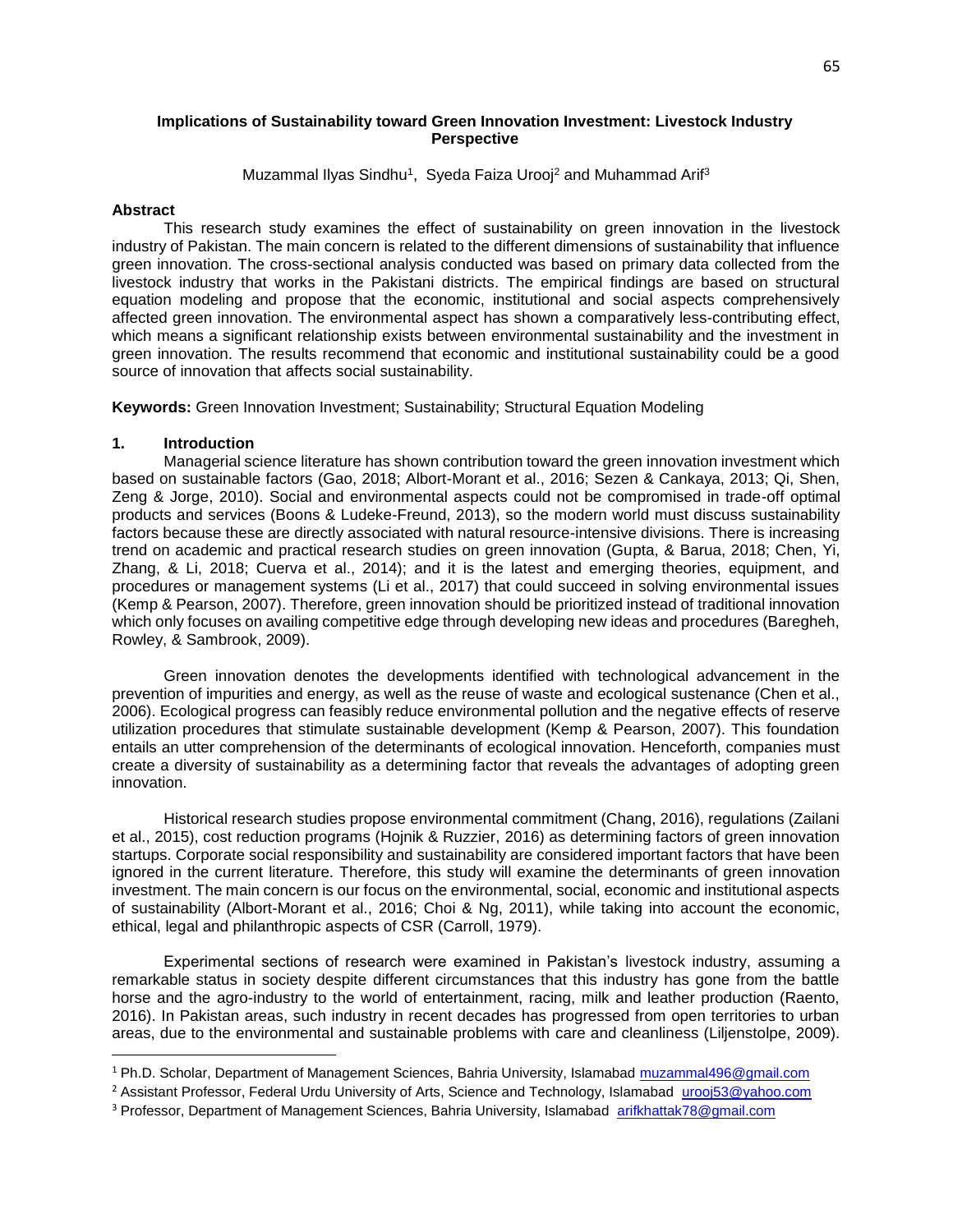Green innovation could be an advantageous source that resolves numerous conflicts. This research emphasizes the organizations' valuation of the sustainable measures (Mamede & Gomes, 2014). Moreover, this research focuses on relationships of green innovation. Consequently, it determines green innovation investment. This study also contributed to the context that explores diverse aspects of sustainability and the determining factors of green innovation.

# **2. Literature Review**

 Pooled research on innovation and sustainability has increased in recent years (Franceschini et al., 2016). Therefore, the economic, environmental, ecological and sustainable aspects of innovation have been discovered (Schiederig et al., 2012). These terminologies in their diversity are used for the welfare of many communities (Franceschini et al., 2016). Historical researchers proposed dimensions of sustainability as ecological innovation (Schiederig et al., 2012), environmental (Pickman, 1998), sustainable (Franceschini et al., 2016), and economic innovation (Charter & Clark (2007).

 Research studies are growing in the sustainable development areas and the issues are increasing (Cuerva et al., 2014). Researchers feel that green innovation explains green products and services it's concerned with advanced technology in the prevention of impurities and energy, the reuse of waste and ecological sustenance. Therefore, green innovation is related to the advance in production, procedures and administration of competitive advantage (Huang et al., 2016). It is considered a necessary element for efficient business management in achieving a competitive edge leading to better performance (Chang & Chen, 2013).

 Green technologies provide benefits in the context of commercial rewards, which create environmentally sustainable products and services while augmenting financial performance with enhancing competitive advantage (Albort-Morant et al., 2016). This provides great opportunities that could possibly accomplish customer requirements without compromising environmental systems. The green innovation process will be considered successful as prosperous achievements display in environmental, market and financial performances (Li, 2014; Cai & Zhou, 2014). In summary, it is proposed that traditional innovation involve only the context of financial benefits via new products, services and procedures, while green innovation will essentially address environmental prevention and related issues (Li et al., 2017).

 Organizations should be encouraged to make green innovation a priority. There are several research studies that recommend method of adopting green innovation, (Cuerva et al., 2014) proposed to carry out the development in the differentiation of the product while (Albino et al., 2009) developing green products. Chang, (2016) proposed to work for an environmental commitment that could be a possible determinant of ecological innovation. This is intended for organizations to achieve their environmental objectives, and also helps them to act in accordance with environmental regulations.

 Dangelico and Pujari (2010) depicted environmental obligations as one of the main sources of inspiration for organizations to produce ecological articles. They proposed that such an obligation begin either from the internal ecological introduction of an organization or from the individual responsibilities of the administration itself. Hojnik and Ruzzier (2016) have discovered that the economic advancement of the items, the process and the projects of natural research and development could be updated by the ecological management frameworks. Cuerva et al. (2014) discovered that with an administrative framework, the corporation will probably enjoy environmental innovation. The present state of business, institutions are more remarkable than the effects of their exercises on nature, and are awakened by the environmental apprehensions related to innovation. The first hypothesis constructed based on the above recommendations;

## *H1: There is significant impact of environmental sustainability on green innovation.*

 Internal improvement activities and skills of organizations started to assume a vital part in green development (Zailani et al., 2015). Vibrant capacity roles are instruments that enhance rehabilitation of the predominant operational capacities (Albort-Morant and others (2016).) Chang (2016) perceived that an operative capacity, which is the capacity to consent to dubious ecological legislations, can help by applying feasible human capital of the company for the advancement of the green element. Huang et al., 2016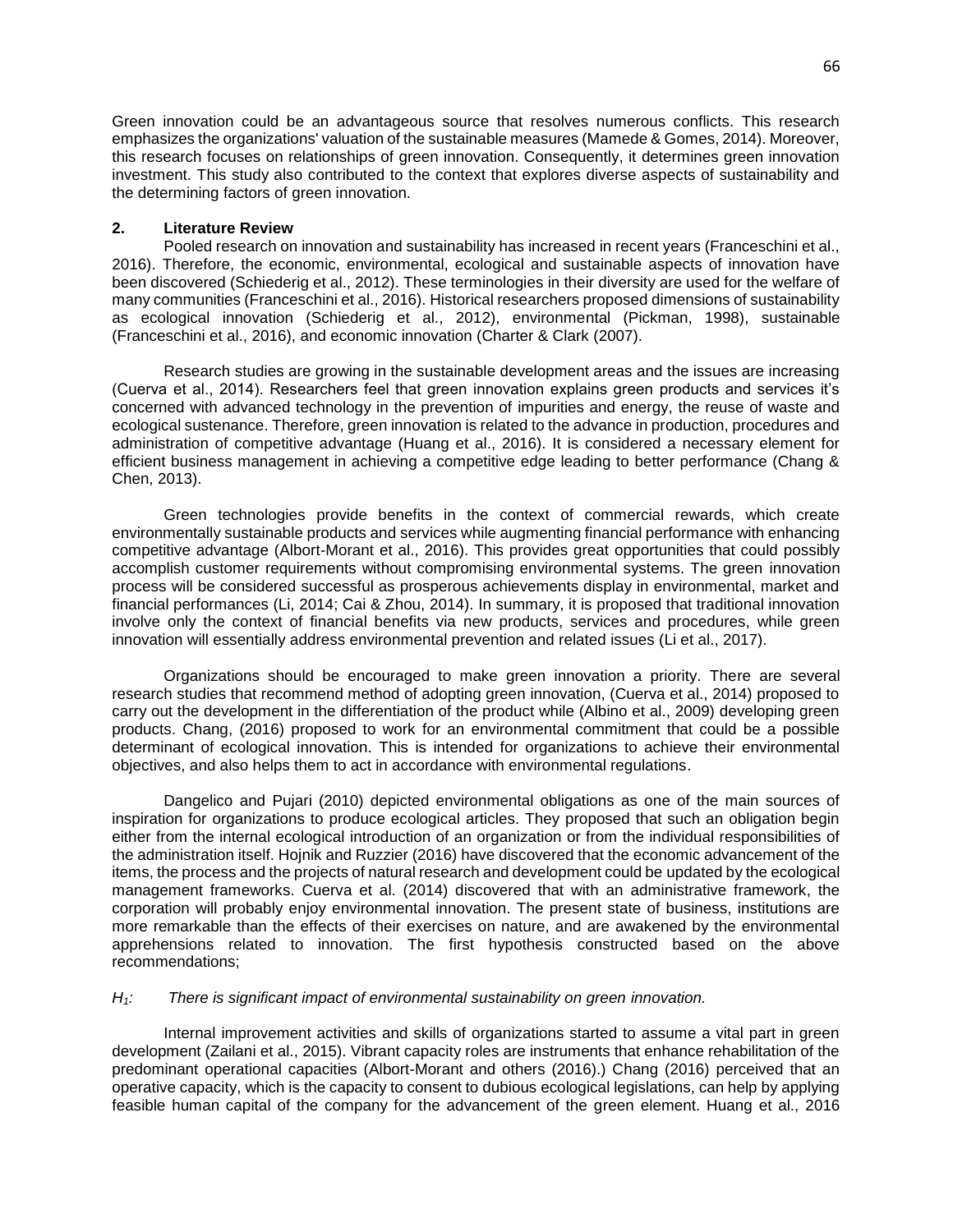explored that advancement of human capital through preparation can help to encourage the representatives and alter the attitude to more natural practical activity.

 Scholars demonstrated in the case of human development that there is influence of internal knowledge movements on the procedures of eco-innovations (Del Rio et al., 2015). Employee productivity and welfare activities are also affected by environmental practices (Lanfranchi & Pekovic, 2014). There is coherence between learning capabilities with respect to the environment and green innovation that influences green innovation and its performance (Chen, 2008). Additionally, the development of human capital and its sustenance will determine green innovation (Huang et al., 2016). The apprehension of management (Qi et al., 2010) and social recognition (Cai & Zhou, 2014) motivate green innovation. Thus, hypothesis constructed as;

## *H2: There is significant influence of social sustainability on green innovation.*

 There are numerous determining factors that have differentiated according to some characteristics (Kesidou & Demirel, 2012). Economic innovations are preceded by the meeting of societal needs. The reduction of costs and the implementation of rules according to benchmarks are examples of green innovation (Hojnik & Ruzzier, 2016). These are also considered to determine economic innovation. The implementation of the rules also includes the movement of external knowledge and the coordination of employees leads to innovation (Del Rio et al., 2015). Rules related to environmental activities are necessary in an organization for the needs of its stakeholders (Li et al., 2017). External cooperation for green innovation is also required because it provides better knowledge and information (Horbach et al., 2013). Public and private market players contribute to innovation in their own ways and their association is necessary for the adaptation of green innovation (Bar, 2015, Klewitz et al., 2012). The strong association between market agents will improve the understanding of green innovation. External knowledge is related to product innovation (Del Rio et al., 2015), while government grants increase trends in economic innovation (Doran & Ryan, 2012). Research and development are also considered necessary to improve green innovation because they are used to take advantage of advanced technologies (Huang et al., 2016). So, hypothesis developed on the basis of above discussion;

# *H3: There is significant influence of institutional sustainability on green innovation.*

 Cost reduction programs are necessary to establish green innovation (Horbach et al., 2013). The main dimensions of innovation are; product and process, both organizational and environmental, which are associated with cost reduction activities (Hojnik & Ruzzier, 2016). Energy and material cost reduction programs are key determinants for all dimensions of innovation (Horbach et al., 2012), but a clear identification related to environmental innovations is lacking. The financial performance of the organization contributes to the development of the innovation of the green product without being associated with the innovation of the green process (Li et al., 2017). In addition, Horbach et al. (2012) demonstrated that the stimulus element to decrease energy consumption is molded via consumer demands. The client will prioritize placing a demand in which energy consumption and management programs are practiced. Thus, the development of a fourth hypothesis is established.

*H4: There is significant influence of economic sustainability on green innovation.*

## **2.1 Conceptual Framework**



Figure I - Conceptual Framework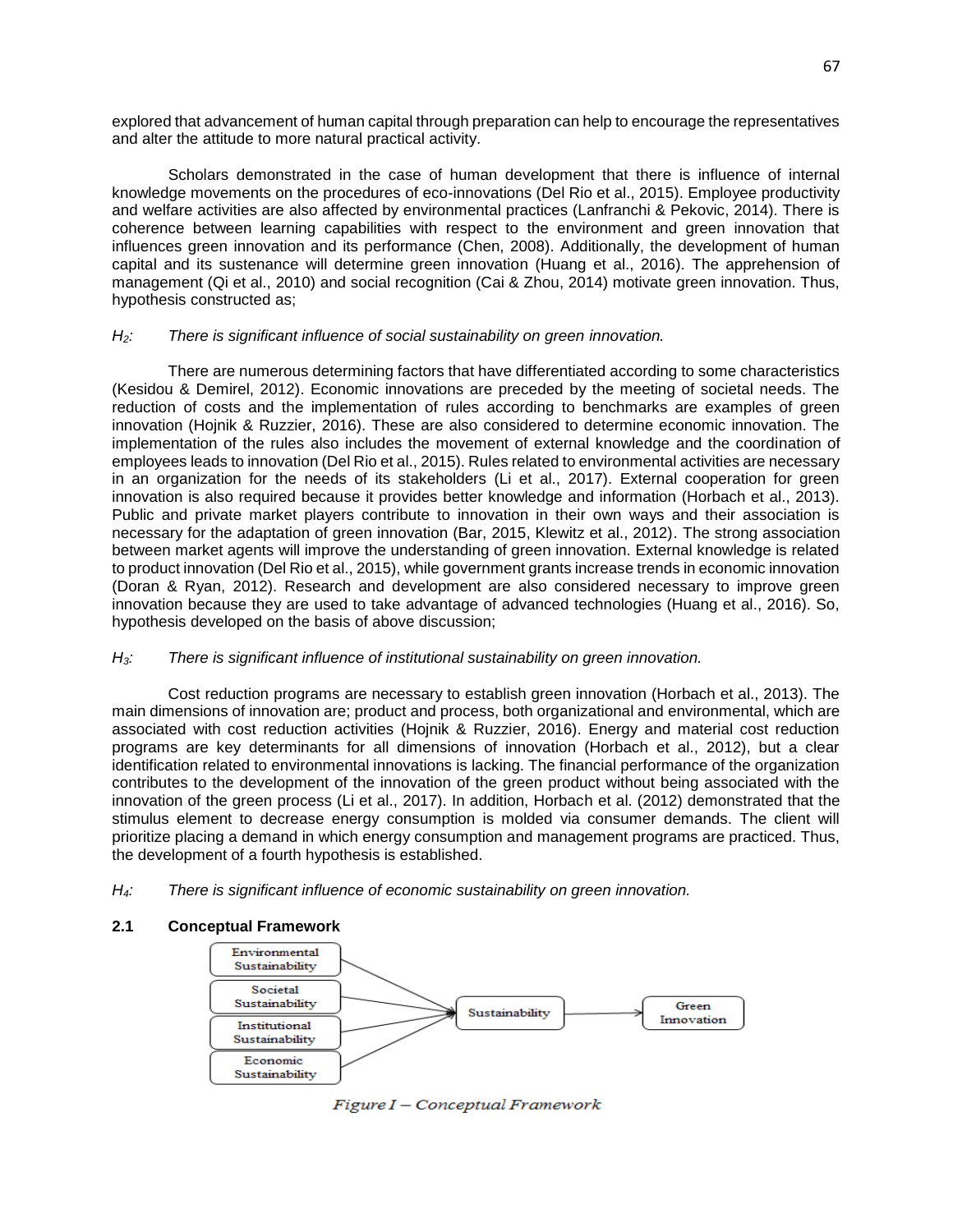### **3. Methodology**

 Green innovation and sustainability have been considered as areas of major attraction by researchers, experts, and practitioners. This research wants to identify the relationship sustainability has with green innovation in a Pakistani context. There are about 140 million animals are in Pakistan which contributing about 11% toward the National GDP (Rehman et al., 2017). 30 million of total Pakistani population is associated with this industry (Sarwar, 2002). 600 questionnaires distributed, 455 returned back out of which only 396 met criteria for data analysis. Developed questionnaires (Delai & Takahashi, 2011; Mamede & Gomes, 2014; Svensson & Wagner, 2015; Khan et al., 2016) utilized to examine relationship and structural equation modelling is applied as a statistical tool. Confirmatory factor analysis indicated the measurement model fitness and direct relationship which was examined via AMOS-22.

# **4. Empirical Findings**

## **4.1 Measurement Models**

 The measurement model explained the level of fitness of each observed factor with its latent variable. This means that if the items of any factor are completely adjusted to their observed factor, it will be an indication of the adequacy of the measurement model that is necessary before the start of any confirmatory factor analysis. There are different measures of model adequacy that include chi-square, normed chi-square, comparative fitness index (CFI), GFI, RMR and RMSEA (Schumacker & Lomax, 2004; Steiger, 2000; Browne & Cudeck, 1989; Tabachnick & Fidell, 2007; Shevlin & Miles, 1998).

 These measurements have some benchmarks and are compared with the values obtained from the fitness of the measurement model. If these values are among the standards, then that model will be treated as appropriate for the structural model; otherwise, it will be updated with the help of changes in the data or the questionnaire. Data was normalized and verified after the survey of the respondents. The Cronbach's Alpha values explained that reliability and all dependent and independent variables are reliable because their values are within the defined ranges of 0.7 to 0.9.

| <b>Index</b>       | <b>Benchmarks</b> | GI               | <b>ENS</b>       | SS               | IS               | ES               |
|--------------------|-------------------|------------------|------------------|------------------|------------------|------------------|
|                    |                   | <b>Fit Level</b> | <b>Fit Level</b> | <b>Fit Level</b> | <b>Fit Level</b> | <b>Fit Level</b> |
| $\mathsf{v}^2$     | Low preferred     | 111.0            | 3.680            | 26.00            | 1.750            | 2.210            |
| y <sup>2</sup> /df | $\leq 5.00$       | 4.990            | 3.680            | 5.000            | 1.745            | 2.210            |
| <b>RMR</b>         | ≤ .080            | 0.030            | 0.011            | 0.045            | 0.012            | 0.030            |
| CFI                | $≥ .900$          | 0.890            | 0.980            | 0.890            | 0.890            | 0.950            |
| GFI                | $≥ .900$          | 0.955            | 0.970            | 0.970            | 0.880            | 0.940            |
| <b>NFI</b>         | $≥ .900$          | 0.834            | 0.950            | 0.923            | 0.910            | 0.930            |
| <b>RMSEA</b>       | $≤ .100$          | 0.090            | 0.067            | 0.080            | 0.043            | 0.060            |

# **Table 1: Comparative Fitness - Measurement Models**

## **4.2 Descriptive Statistics and Correlation**

 Descriptive statistics explained the different measures of normality in the form of mean and standard deviations. The values are between the ranges with respect to the maximum and minimum values that are indications of normality. Other measures such as skewness, kurtosis and Jarque Bera are also verified, which are also between the defined ranges. Normality tests are included; Cronbach alpha, descriptive statistics, P-P Plot, and Histogram etc. There are numerous methods to examine the normality (Thode, 2002). Cronbach value is between described ranges which mean data is reliable.

|            | Mean  | S.D   | GI        | <b>ENS</b> | SS       | IS       | ES    |
|------------|-------|-------|-----------|------------|----------|----------|-------|
| GI         | 3.620 | 0.341 | 1.000     |            |          |          |       |
| <b>ENS</b> | 2.981 | 0.711 | $.523$ ** | 1.000      |          |          |       |
| SS         | 3.932 | 0.499 | $.302**$  | $.298**$   | 1.000    |          |       |
| IS         | 4.001 | 0.597 | .499**    | $.297$ **  | $.315**$ | 1.000    |       |
| ES         | 3.711 | 0.539 | $.369**$  | $.402**$   | $.202**$ | $.410**$ | 1.000 |

**Table 2: Descriptive Statistics and Correlation Matrix**

\*\* Significant at 5% Level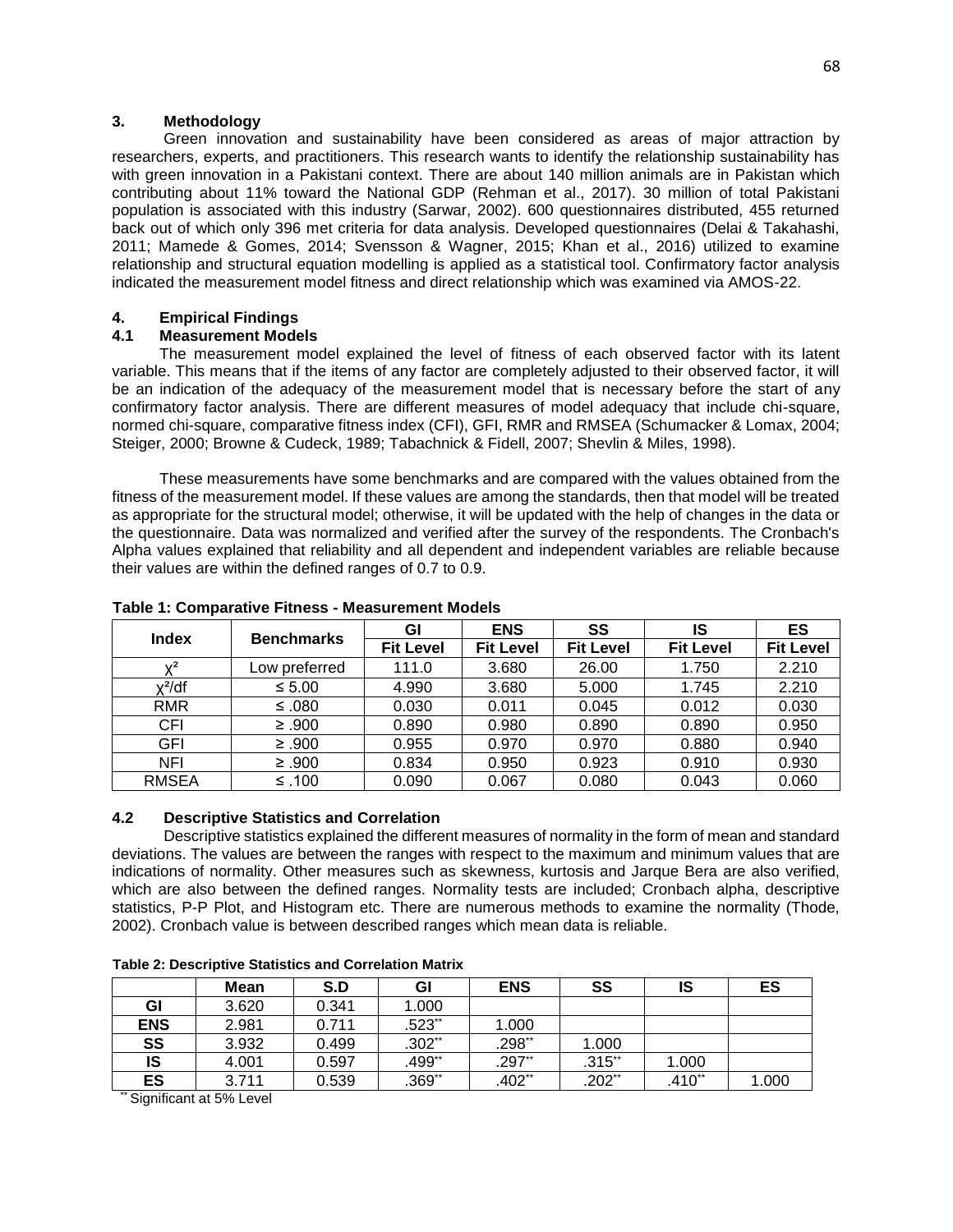The correlation indicated that all variables show a significant level with a confidence interval of 95%, which is the indication of the lowest level of error estimates. There are majority relationships that show significance with the green innovation. There is a significantly higher correlation between green innovation and environmental sustainability and the weakest relationship between economic sustainability and social sustainability, which are 52% and 20%, respectively.

### **4.3 Hypothesis Testing**

 Structural equation modeling is applied to examine the relationship among sustainability dimensions and green innovation. First order confirmatory factor analysis explained that there are latent factors which are fitted with their observed variables. Direct relationships checked after measurement model fitness and it is explored that environmental sustainability is significantly contributing in establishing green innovation. In the case of environmental sustainability, the value of the coefficient is 0.181.



### $Figure II - AMOS Output$

 This is an indication of the contribution to variations in green innovation. Societal sustainability is making changes more holistically in green innovation because this is a more important variable. Societal sustainability is significant at 95% of the level of confidence interval, which is the indication of the main determining factor. Institutional sustainability is showing significance with green innovation, which means that it also has a contribution to make variations between green innovations. The coefficient value of institutional sustainability and green innovation is 0.497, which is also one of the main factors. In addition, economic sustainability is a necessary fragment of overall sustainability.

|                        |    |       | S.D   | <b>T-stat</b> | <b>Prob</b> |
|------------------------|----|-------|-------|---------------|-------------|
| <b>ENS</b>             | GI | 0.181 | 0.131 | 2.232         | $0.019*$    |
| $\overline{\text{ss}}$ | GI | 0.446 | 0.121 | 3.003         | $0.009*$    |
| <b>IS</b>              | GI | 0.497 | 0.656 | 2.192         | $0.019*$    |
| ES                     | GI | 0.398 | 0.201 | 2.414         | $0.020*$    |
| SUS                    | GI | 0.389 | 0.199 | 2.399         | $0.018*$    |

**Table 3: Direct Hypothesis**

*\*Significant at 0.05 Level*

 In this analysis, it has also shown a significant contribution to making changes towards green innovation, but the contribution is comparatively less than societal and institutional sustainability. Finally, the general confirmatory factory analysis of the second order showed the aptitude of the model and the four dimensions are a significant part of sustainability. So, sustainability has also shown its importance for green innovation. The total value of R-square shows that these four dimensions have a 39% variation in green innovation. The F-statistics have importance, which is indication of the fitness of the model in the prescribed model.

#### **5. Discussion and Conclusion**

 Green innovation and sustainability are necessary part of business administration literature (Albort-Morant et al., 2016). Sustainability goods and services are necessary to produce without compromising social and environmental aspects (Boons & Ludeke-Freund, 2013). These factors are very important in many fields that indicate environmental stability as a natural resource in the livestock industry. Therefore,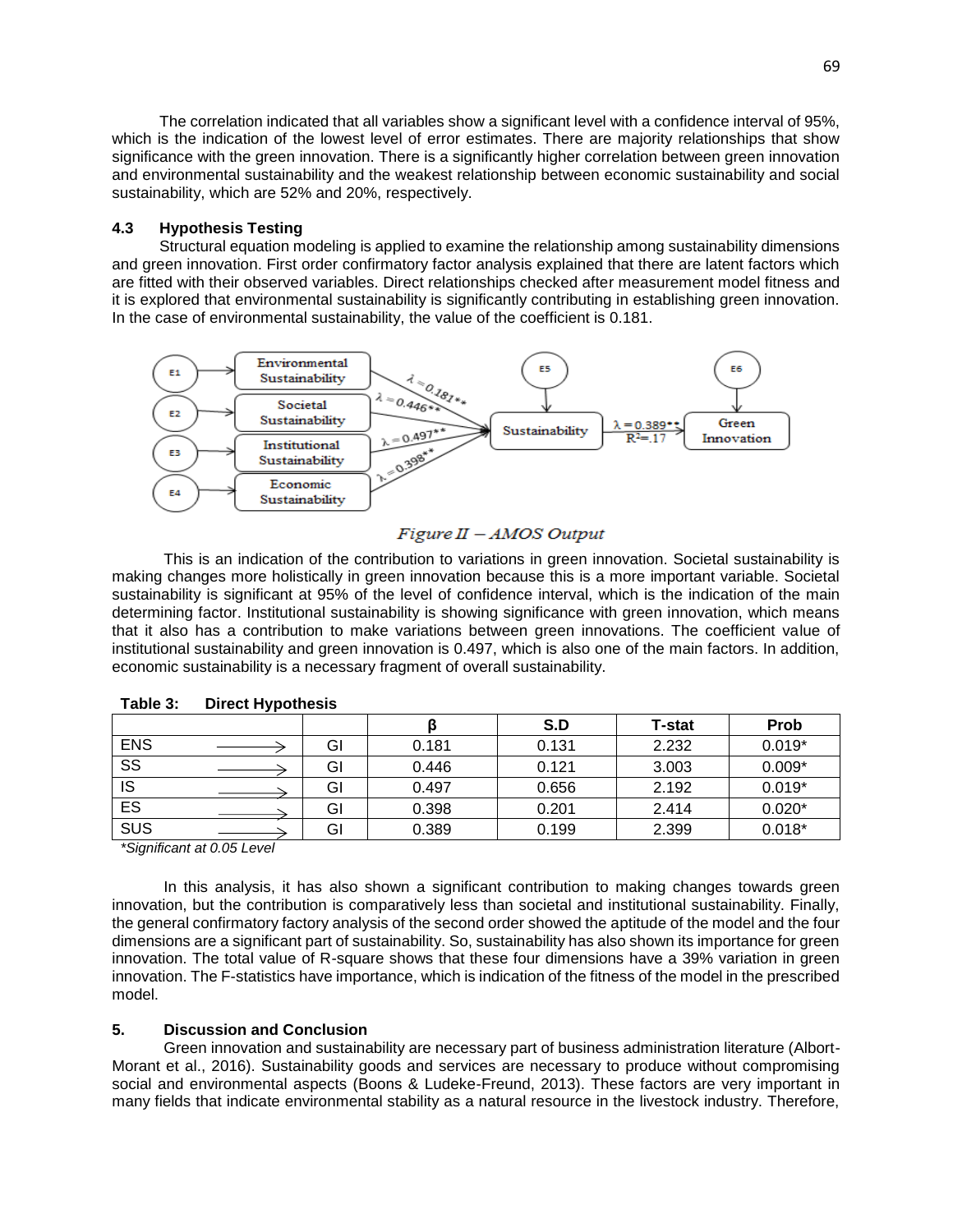as a result of traditional innovation, green innovation should be prioritized. It is a new part of the research and educational field of research (Cuerva et al., 2014). It is the latest and emerging theories, tools, and mechanisms or management systems that contribute to solve ecological issues.

 This examination has demonstrated that specific sustainability measures develop ways to make investments in green innovation. First, it focuses on the exploration of its determining factors that demonstrated that ES and IS were the most critical determinants. In addition, social sustainability clarifies the inclination for green innovation. In contrast to the misuse of green innovation, interest in green development is identified in all aspects with societal sustainability. It appears that through organizational investing activities are reacting to the demands of customers (Huang et al., 2016), and this investment meet requirement for companies that offers an extraordinary opportunity to meet requests of clients without compromising the environmental community (Albort-Morant et al., 2016).

 Historical studies proposed that the social aspect of green innovation demonstrated the economic production effectiveness with respect to green environmental procedures that are necessary to improve human capital, solve health problems and reduce unemployment by providing job opportunities (Khan et al., 2016). This study also emphasized social sustainability because it focused on the investment of green innovation instead of its exploitation. Environmental sustainability was also interested in the decision of green development. Despite the fact that organizations have a more noticeable familiarity with the effect of their exercises on earth, which persuades them towards green developments, it seems that there is still a need to encourage ecological learning. This can be recognized using the green administration frameworks and quality administration frameworks (Hojnik & Ruzzier, 2016; Cuerva et al., 2014).

 The concluding observations showed that there is coherence between the deterrents of green innovation and that all dimensions of sustainability contributed significantly and positively to establishment of green innovation. Social and institutional sustainability contributes more, while the contribution of environmental and economic sustainability is also worth mentioning. The investigation additionally has critical ramifications for policymakers, authorities, and government employees regarding the momentum determinants of green innovation. Paula et al. (2013) demonstrated that authorities and leaders information of the steed business was the most noteworthy issue in the discourse between the business and society, with authorities neglecting to take the requirements and development capability of livestock industries into adequate record in their arranging and basic leadership. The consequences of this examination bolster the thought that diverse associations can illuminate leaders, authorities, and subjects as to specific potential outcomes inside this business. The consequences of the examination can be utilized to better interface this business division with society.

 Each research study is based on strength and weakness. This study was conducted only in livestock industries of Pakistan. The respondents are few and it is difficult to contact the majority population interconnected with this profession, so it is also lemmatized to make generalizable the research finding for all other nations. In addition, this study focused on four dimensions of sustainability and a single aspect of green innovation. Future studies could possibly be generalized by focusing on the categorical data collection of all livestock domains and in the comparison of the crossing countries as well. One more aspect could also enrich future studies with the incorporation of Green Economy Innovation Index. Moreover possibly, relationships in the form of innovations with economic growth could be explored (Cancino et al., 2018).

#### **References**

- Albino, V., Balice, A., & Dangelico, R. M. (2009). Environmental strategies and green product development: an overview on sustainability‐driven companies. *Business strategy and the environment*, *18*(2), 83- 96.
- Albort-Morant, G., Leal-Millán, A., & Cepeda-Carrión, G. (2016). The antecedents of green innovation performance: A model of learning and capabilities. *Journal of Business Research*, *69*(11), 4912- 4917.
- Bar, E. S. (2015). A case study of obstacles and enablers for green innovation within the fish processing equipment industry. *Journal of Cleaner Production*, *90*, 234-243.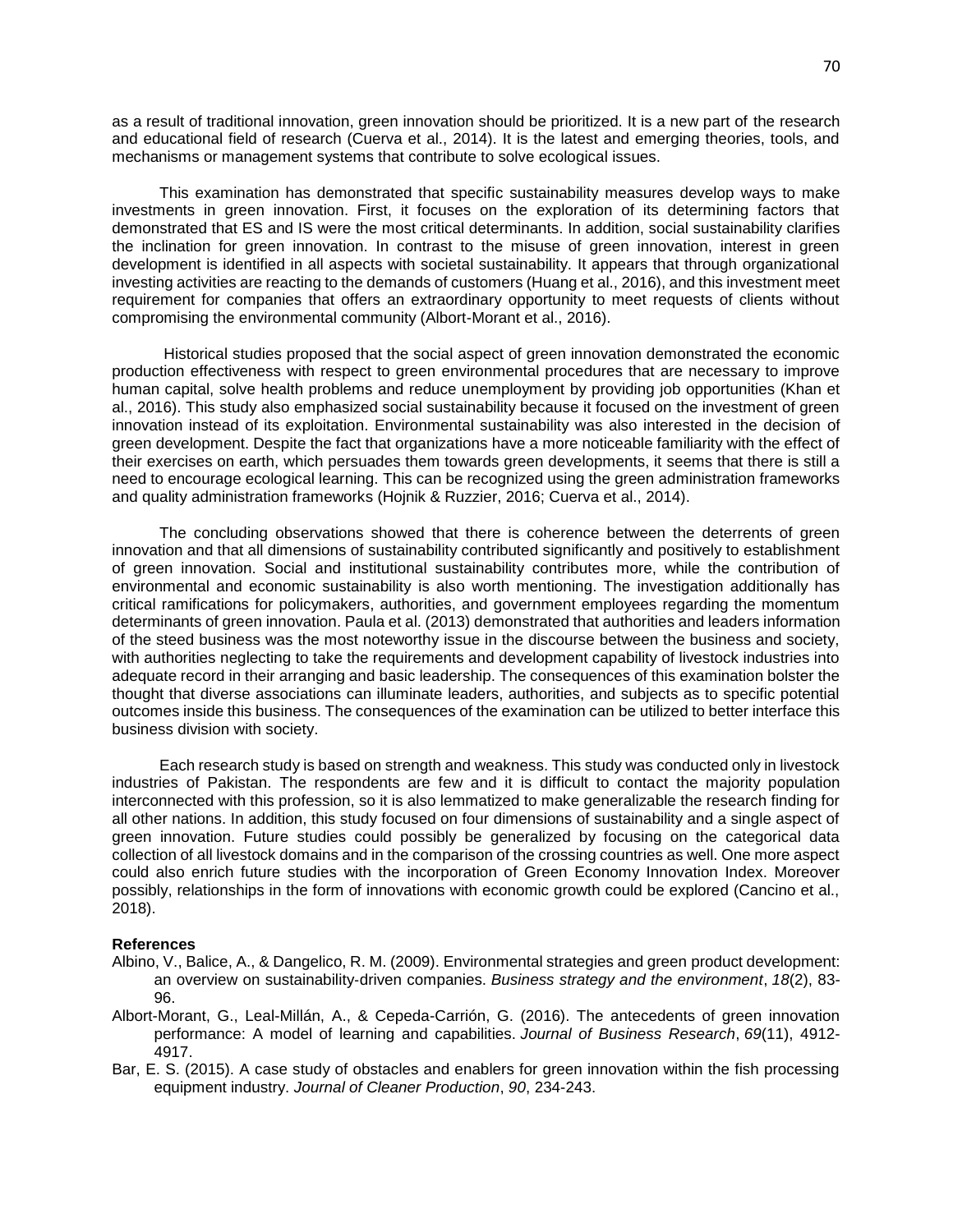- Baregheh, A., Rowley, J., & Sambrook, S. (2009). Towards a multidisciplinary definition of innovation. *Management decision*, *47*(8), 1323-1339.
- Boons, F., & Lüdeke-Freund, F. (2013). Business models for sustainable innovation: state-of-the-art and steps towards a research agenda. *Journal of Cleaner Production*, *45*, 9-19.
- Browne, M. W., & Cudeck, R. (1989). Single sample cross-validation indices for covariance structures. *Multivariate Behavioral Research*, *24*(4), 445-455.
- Cai, W. G., & Zhou, X. L. (2014). On the drivers of eco-innovation: empirical evidence from China. *Journal of Cleaner Production*, *79*, 239-248.
- Cancino, C. A., La Paz, A. I., Ramaprasad, A., & Syn, T. (2018). Technological innovation for sustainable growth: An ontological perspective. *Journal of Cleaner Production*, *179*, 31-41.
- Carroll, A. B. (1979). A three-dimensional conceptual model of corporate performance. *Academy of management review*, *4*(4), 497-505.
- Chang, C. H. (2016). The determinants of green product innovation performance. *Corporate Social Responsibility and Environmental Management*, *23*(2), 65-76.
- Charter, M., & Clark, T. (2007). Sustainable innovation: Key conclusions from sustainable innovation conferences 2003–2006: T*he Centre for Sustainable Design. University College for the Creative Arts.*  1-48.
- Chen, X., Yi, N., Zhang, L., & Li, D. (2018). Does institutional pressure foster corporate green innovation? Evidence from China's top 100 companies. *Journal of Cleaner Production*, *188*, 304-311.
- Chen, Y. S., Lai, S. B., & Wen, C. T. (2006). The influence of green innovation performance on corporate advantage in Taiwan. *Journal of business ethics*, *67*(4), 331-339.
- Choi, S., & Ng, A. (2011). Environmental and economic dimensions of sustainability and price effects on consumer responses. *Journal of business ethics*, *104*(2), 269-282.
- Cuerva, M. C., Triguero-Cano, A., & Corcoles, D. (2014). Drivers of green and non-green innovation: empirical evidence in Low-Tech SMEs. *Journal of Cleaner Production*, *68*, 104-113.
- Dangelico, R. M., & Pujari, D. (2010). Mainstreaming green product innovation: Why and how companies integrate environmental sustainability. *Journal of business ethics*, *95*(3), 471-486.
- Del Rio, P., Romero-Jordan, D., & Penasco, C. (2017). Analysing firm-specific and type-specific determinants of eco-innovation. *Technological and Economic Development of Economy*, *23*(2), 270- 295.
- Delai, I., & Takahashi, S. (2011). Sustainability measurement system: a reference model proposal. *Social Responsibility Journal*, *7*(3), 438-471.
- Doran, J., & Ryan, G. (2012). Regulation and firm perception, eco-innovation and firm performance. *European Journal of Innovation Management*, *15*(4), 421-441.
- Franceschini, S., Faria, L. G., & Jurowetzki, R. (2016). Unveiling scientific communities about sustainability and innovation. A bibliometric journey around sustainable terms. *Journal of Cleaner Production*, *127*, 72-83.
- Gao, Y., Tsai, S. B., Xue, X., Ren, T., Du, X., Chen, Q., & Wang, J. (2018). An Empirical Study on Green Innovation Efficiency in the Green Institutional Environment. *Sustainability*, *10*(3), 724.
- Gupta, H., & Barua, M. K. (2018). A framework to overcome barriers to green innovation in SMEs using BWM and Fuzzy TOPSIS. *Science of The Total Environment*, *633*, 122-139.
- Hojnik, J., & Ruzzier, M. (2016). What drives eco-innovation? A review of an emerging literature. *Environmental Innovation and Societal Transitions*, *19*, 31-41.
- Horbach, J., Oltra, V., & Belin, J. (2013). Determinants and specificities of eco-innovations compared to other innovations—an econometric analysis for the French and German industry based on the community innovation survey. *Industry and Innovation*, *20*(6), 523-543.
- Huang, X. X., Hu, Z. P., Liu, C. S., Yu, D. J., & Yu, L. F. (2016). The relationships between regulatory and customer pressure, green organizational responses, and green innovation performance. *Journal of Cleaner Production*, *112*, 3423-3433.
- Kemp, R., & Pearson, P. (2007). Final report MEI project about measuring eco-innovation. *UM Merit, Maastricht*, *10*.
- Kemp, R., & Pearson, P. (2007). Final report MEI project about measuring eco-innovation. *UM Merit, Maastricht*, *10*.
- Kesidou, E., & Demirel, P. (2012). On the drivers of eco-innovations: Empirical evidence from the UK. *Research Policy*, *41*(5), 862-870.